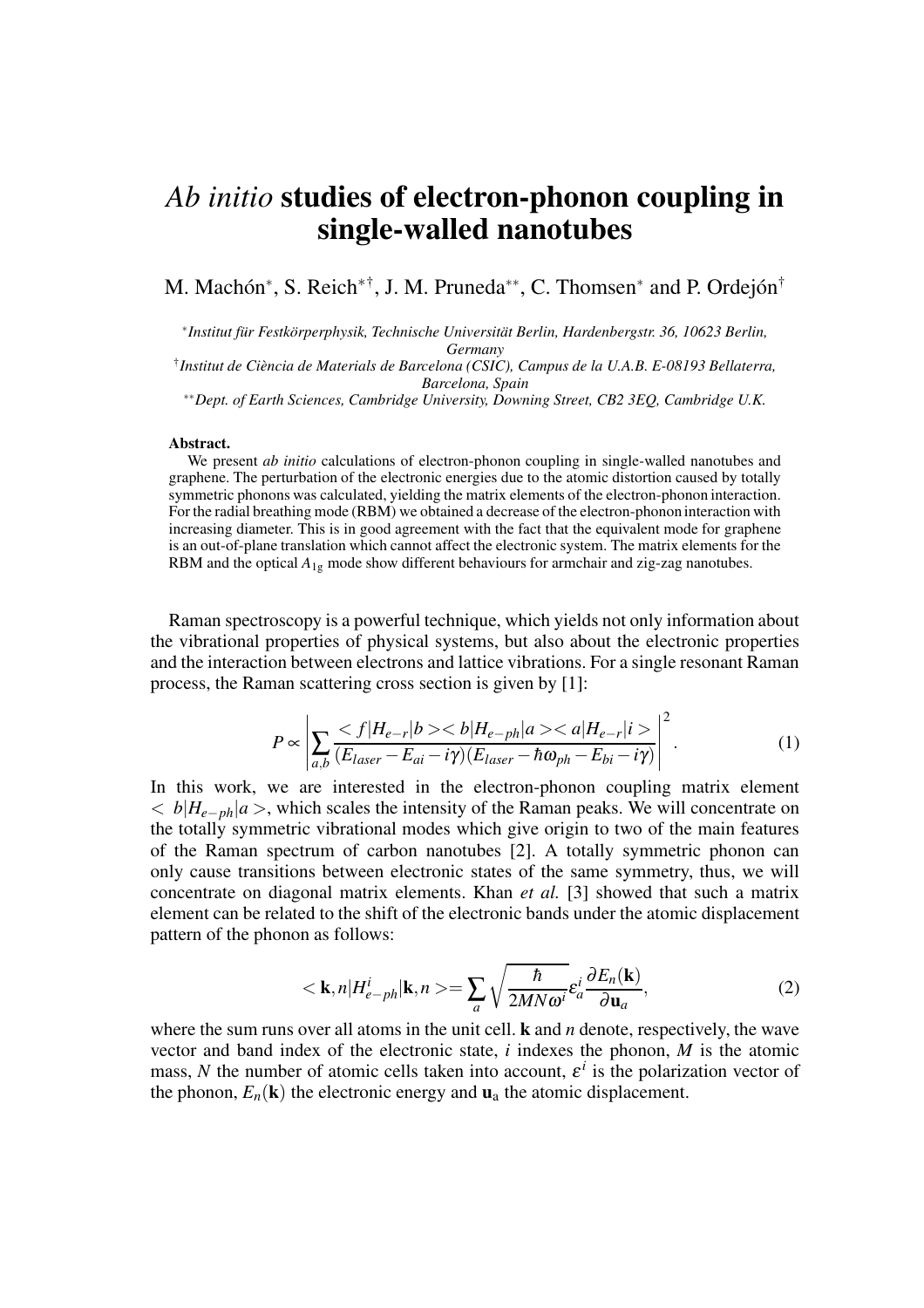

**FIGURE 1. Left:** Solid lines: equilibrium band structure of a (10,0) nanotube. Dotted lines: band structure of a (10,0) nanotube distorted after the pattern of the RBM, with an atomic displacement of 0.028Å. The first quarter of the Brillouin zone is represented. **Right:** Solid lines: equilibrium band structure of an (8,8) nanotube. Dotted lines: Band structure of an (8,8) nanotube distorted after the pattern of the  $A_{1g}$  optical mode, with an atomic displacement of 0.014 Å. The last fourty percent of the Brillouin zone is shown. In both panels the Fermi energy lies at 0 eV.

Following this idea, we studied the electron-phonon coupling for totally symmetric phonons based on *ab initio* band structure calculations for achiral single-walled nanotubes with diameters between 4 and 15 Å. All calculations were performed with the SIESTA code [4, 5] within the local density approximation, as parameterized by Perdew and Zunger.[6] The core electrons were replaced by non-local norm-conserving pseudopotentials.[7] A double-ζ , singly polarized basis set of localized atomic orbitals was used for the valence electrons, with cutoff radii of 5.12 a.u. for the *s* and 6.25 a.u. for the *p* and *d* orbitals as determined from an energy shift of 50 meV by localization. [8, 9]

First, the structures were relaxed minimizing the atomic forces down to 0.04 eV/Å and the phonon spectrum at the Γ-point was calculated by the finite differences method. Then, the electronic band structure was calculated for the relaxed geometry and for different values of the atomic displacement. The shift of the bands showed a linear dependence on the atomic displacement, as expected for small displacements.

As can be seen in Fig. 1 both displacement patterns yield band shifts, but no splitting, as expected for an  $A_{1g}$  phonon. The band shift shows a strong dependence on the specific electronic state under study. In this work, we are interested on the effect of the electronphonon interaction on Raman spectra, thus we focus in the regions of the Brillouin zone in which the absorption of photons takes place, that is the  $\Gamma$ -point for zig-zag nanotubes and the region close to the K-point for armchair nanotubes.

In Table 1 the calculated electron-phonon matrix elements for the RBM at the conduction and valence bands yielding the optical transition of lowest energy are listed. The highest matrix elements correspond to the smallest nanotubes, they become lower for bigger radii. The same RBM yields a smaller change on the bond lengths for bigger diameters, so the effect on the electronic states is weaker. This is in agreement with the fact that the RBM mode corresponds to an acoustic out-of-plane mode in graphene, which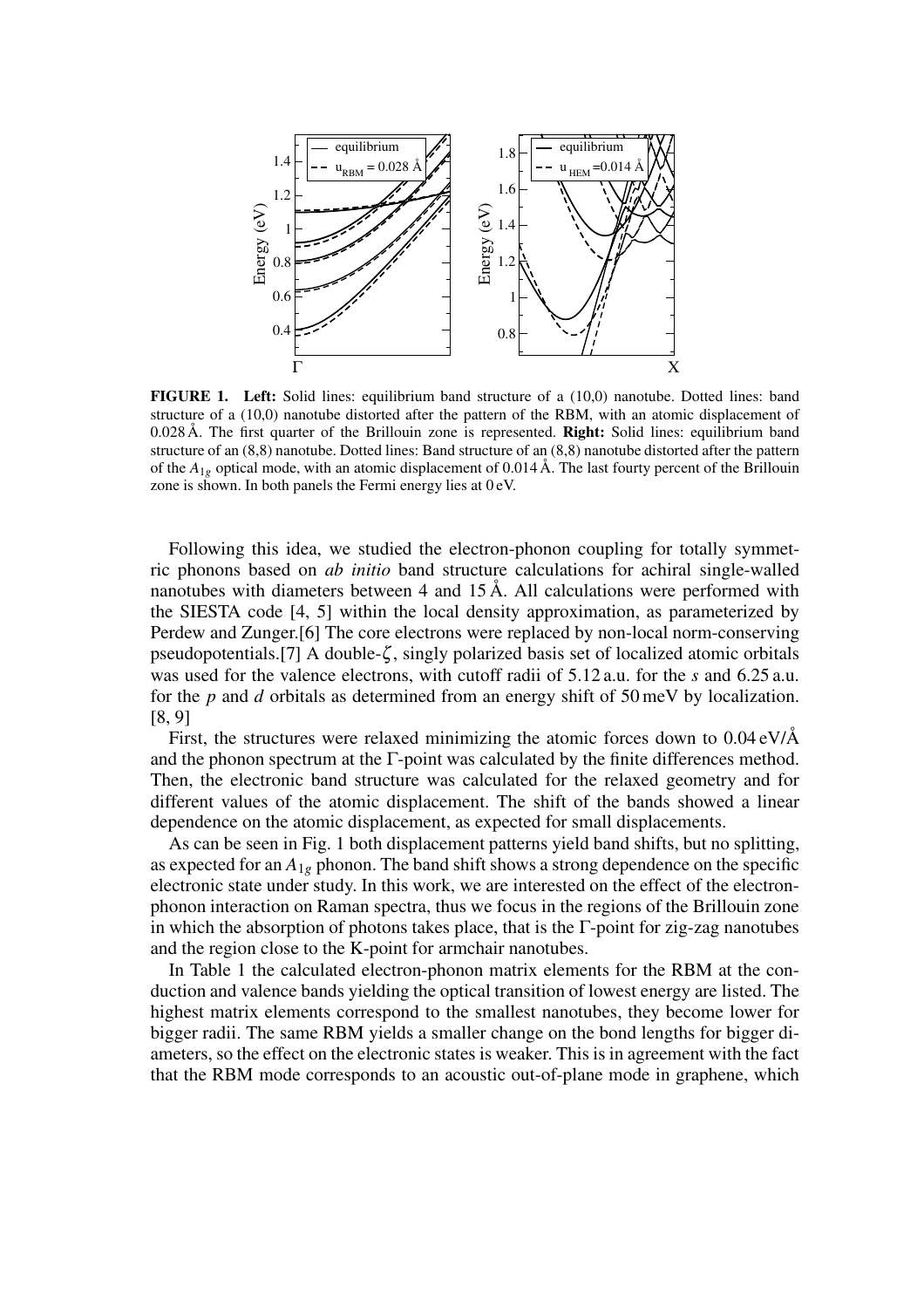**TABLE 1.** Calculated diameters, frequencies and electron-phonon coupling matrix elements (in eV) for the RBM at the absorbing region of the Brillouin zone for the lowest conduction band (c) and the highest valence band (v).

|                                                              |                  |      |                  |                                            |      |      | $(5,0)$ $(3,3)$ $(6,0)$ $(10,0)$ $(6,6)$ $(8,8)$ $(15,0)$ $(11,11)$ $(19,0)$ |              |
|--------------------------------------------------------------|------------------|------|------------------|--------------------------------------------|------|------|------------------------------------------------------------------------------|--------------|
| $d(\dot{A})$                                                 |                  |      |                  |                                            |      |      | 4.1 4.2 4.8 7.9 8.2 10.9 11.8 15.0 15.0                                      |              |
| $\omega$ (cm <sup>-1</sup> ) 520 542 446 287 278 209 188 151 |                  |      |                  |                                            |      |      |                                                                              | -149         |
| $\mathbf{c}$                                                 | $0.30 -$<br>0.86 | 1.56 | 0 $0.07$<br>0.03 | $0.23$ 0.04 0.05 0.17<br>$0.22 \quad 0.11$ | 0.09 | 0.26 | 0.03<br>0.05                                                                 | 0.16<br>0.16 |

**TABLE 2.** Same as Table 1 for the *A*1*<sup>g</sup>* optical mode.

|                                                                           |     |  |                                           |  | $(5,0)$ $(3,3)$ $(6,0)$ $(10,0)$ $(6,6)$ $(8,8)$ $(15,0)$ $(11,11)$ $(19,0)$ |      |
|---------------------------------------------------------------------------|-----|--|-------------------------------------------|--|------------------------------------------------------------------------------|------|
| $\omega$ (cm <sup>-1</sup> ) 1598 1531 1587 1661 1626 1623 1567 1611 1635 |     |  |                                           |  |                                                                              |      |
| $\mathbf{c}$                                                              |     |  |                                           |  | 0 $0.52$ 0.36 1.00 0.58 0.38 1.07 - 1.03                                     |      |
|                                                                           | 1.5 |  | $0.61$ $0.62$ $1.00$ $0.43$ $0.32$ $1.06$ |  | $\Delta \sim 100$                                                            | 1.01 |

cannot affect the electronic system. Thus, the electron-phonon coupling must tend to zero in the limit of infinite diameter. This trend becomes clearer when separating zigzag and armchair nanotubes. The matrix elements of zig-zag nanotubes are a factor of 5 higher than those of armchair nanotubes with similar radii, except for the smallest nanotubes which do not share the general features of the bigger nanotubes due to the high curvature.

In Table 2 the analogous matrix elements are shown for the  $A_{1g}$  optical mode. Again, we see different behaviors for armchair and zig-zag nanotubes. For zig-zag nanotubes bigger than 5 Å, the electron-phonon coupling matrix elements are practically constant, while for armchair nanotubes they tend to diminish for increasing radius. This trend is characteristic of the bands closest to the Fermi energy, and is related to the vanishing coupling at the K-point. With increasing radius, the absorbing zone of the band shifts towards the K-point and the matrix element tends to vanish.

Comparing the two modes, is clear that the matrix elements of the  $A_{1g}$  optical mode are, in general, significantly higher than those of corresponding to the RBM.

In Fig. 2 the band structure of graphene close to the K-point is shown for equilibrium geometry, and for displaced atoms after the  $E_{2g}$  in-plane optical phonon which corresponds to the optical  $A_{1g}$  mode in achiral nanotubes. Within the zone folding scheme (only applicable to nanotubes with big diameters), the  $\Gamma$ -point of the lowest absorbing bands of big zig-zag nanotubes correspond to the shown graphene bands close to the K-point. As can be seen, close to the K-point, the band shift is almost constant, which explains the constant matrix elements obtained for zig-zag tubes. However, changes may be expected for bands with higher energies.

Summarizing, we studied the electron-phonon interaction in achiral carbon singlewalled nanotubes. We were able to show different behaviors for zigzag and armchair nanotubes, for both the RBM and the  $A_{1g}$  optical mode. For the RBM matrix element, a decreasing trend with increasing radius was found, as well as a factor 5 difference